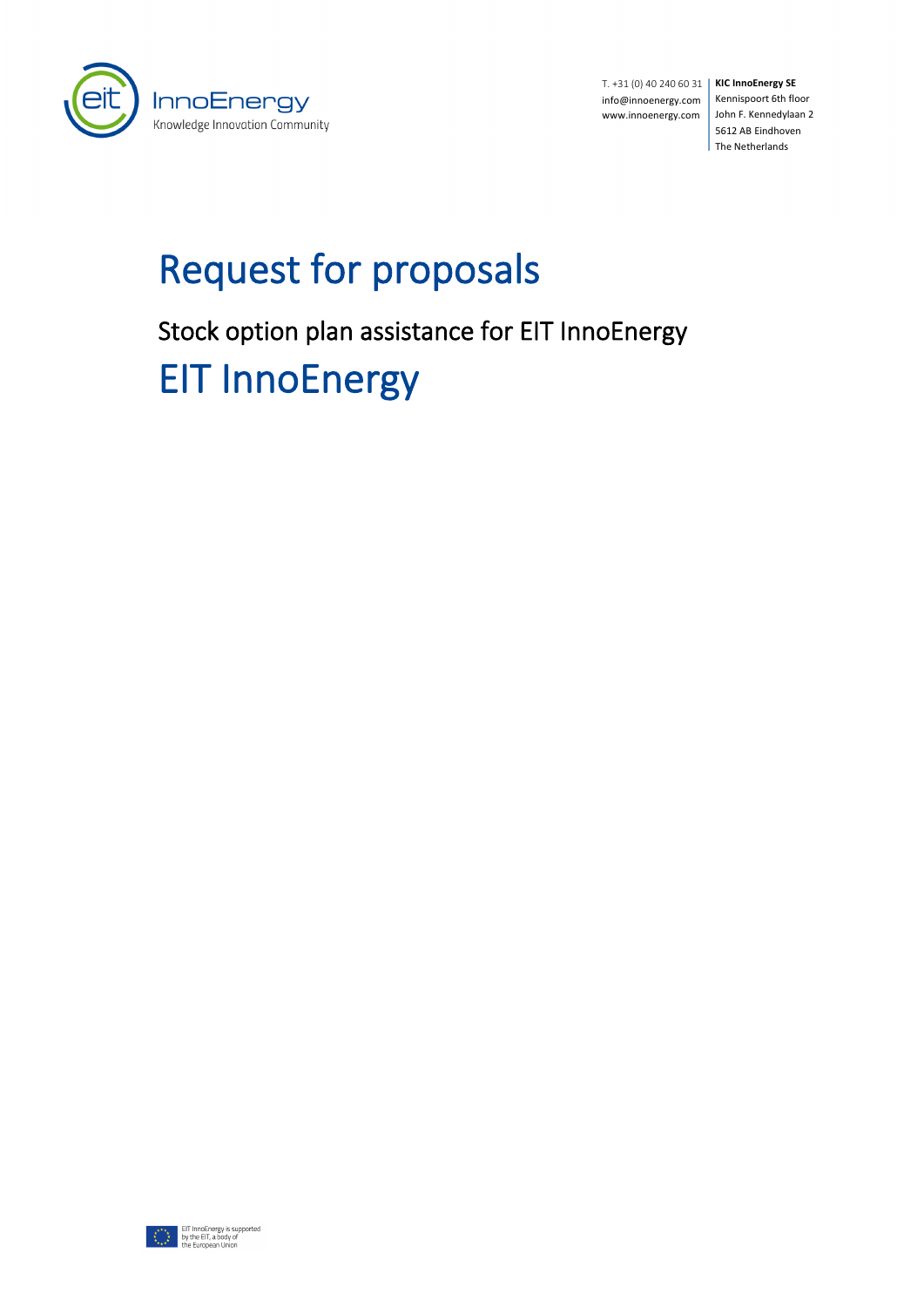# <span id="page-1-0"></span>1. Table of contents

| 1.    | Table of contents                                    | $\overline{2}$ |
|-------|------------------------------------------------------|----------------|
| 2.    | Overview of EIT InnoEnergy                           | 3              |
| 3.    | Scope of work                                        | 3              |
| 4.    | Proposal Process                                     | 3              |
| 4.1.  | Participation                                        | 3              |
| 4.2.  | Submission of proposal                               | 3              |
| 4.3.  | Validity of the proposals                            | 4              |
| 4.4.  | Requests for additional information or clarification | 4              |
| 4.5.  | Costs for preparing proposals                        | $\overline{4}$ |
| 4.6.  | Ownership of the proposals                           | 5              |
| 4.7.  | Clarification related to the submitted proposals     | 5              |
| 4.8.  | Negotiation about the submitted proposal             | 5              |
| 4.9.  | Evaluation of proposals                              | 5              |
| 4.10. | Signature of contract(s)                             | 6              |
| 4.11. | Cancellation of the proposal procedure               | 6              |
| 4.12. | Appeals/complaints                                   | 6              |
| 4.13. | Ethics clauses / Corruptive practices                | 6              |
| 4.14. | Annexes                                              | 6              |



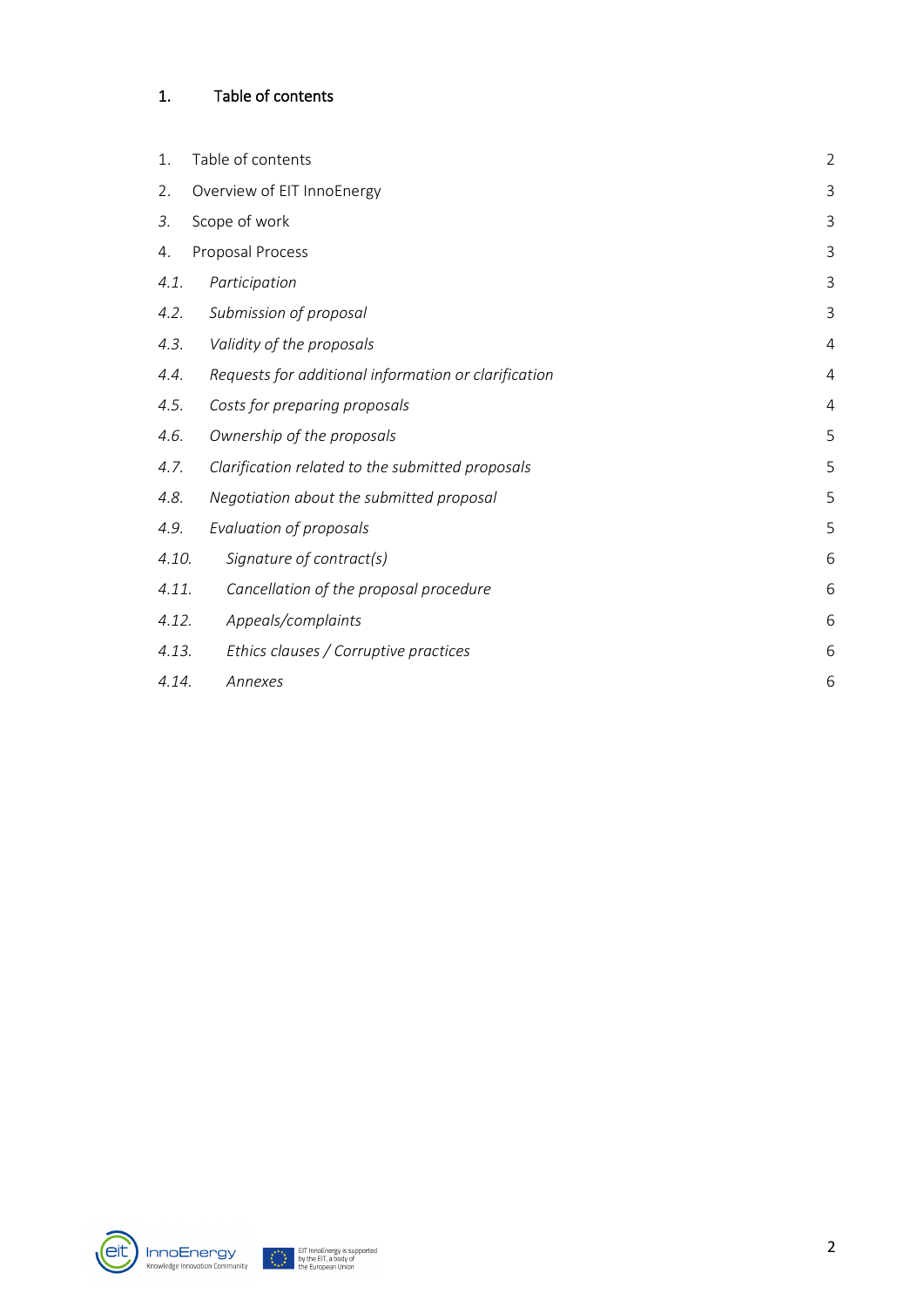# <span id="page-2-0"></span>2. Overview of EIT InnoEnergy

EIT InnoEnergy is a European company fostering the integration of education, technology, business and entrepreneurship and strengthening the culture of innovation. The challenge is big, but our goal is simple: to achieve a sustainable energy future for Europe. Innovation is the solution. New ideas, products and services that make a real difference, new businesses and new people to deliver them to market. At EIT InnoEnergy we support and invest in innovation at every stage of the journey – from classroom to end-customer. With our network of partners we build connections across Europe, bringing together inventors and industry, graduates and employers, researchers and entrepreneurs, businesses and markets.

We work in three essential areas of the innovation mix-

• Education to help create an informed and ambitious workforce that understands the demands of sustainability and the needs of industry.

• Innovation Projects to bring together ideas, inventors and industry to create commercially attractive technologies that deliver real results to customers.

• Business Creation Services to support entrepreneurs and start-ups who are expanding Europe's energy ecosystem with their innovative offerings.

Bringing these disciplines together maximizes the impact of each, accelerates the development of market-ready solutions, and creates a fertile environment in which we can sell the innovative results of our work.

For more information about our company please visit the following website:

<http://www.innoenergy.com/about-innoenergy/>

#### <span id="page-2-1"></span>3. Scope of work

Please refer to Annex 3 for details.

## <span id="page-2-2"></span>4. Proposal Process

#### <span id="page-2-3"></span>*4.1.* Participation

- a) Participation in this proposal procedure is open to all tenderers.
- b) All participants must sign the Tenderers' declaration form attached and submit it with the proposal. Please note that the tenderer may not modify the text, it has to be submitted signed as provided by EIT InnoEnergy attached to the request for proposal document.

|                                                           | <b>DATE</b>       |
|-----------------------------------------------------------|-------------------|
| Publishing RFP on website                                 | 17 September 2020 |
| Deadline for requesting clarification from EIT InnoEnergy | 24 September 2020 |
| Deadline for submitting proposals                         | 24 October 2020   |
| Intended date of notification of award                    | 30 October 2020   |
| Intended date of contract signature                       | 10 November 2020  |

#### <span id="page-2-4"></span>*4.2.* Submission of proposal



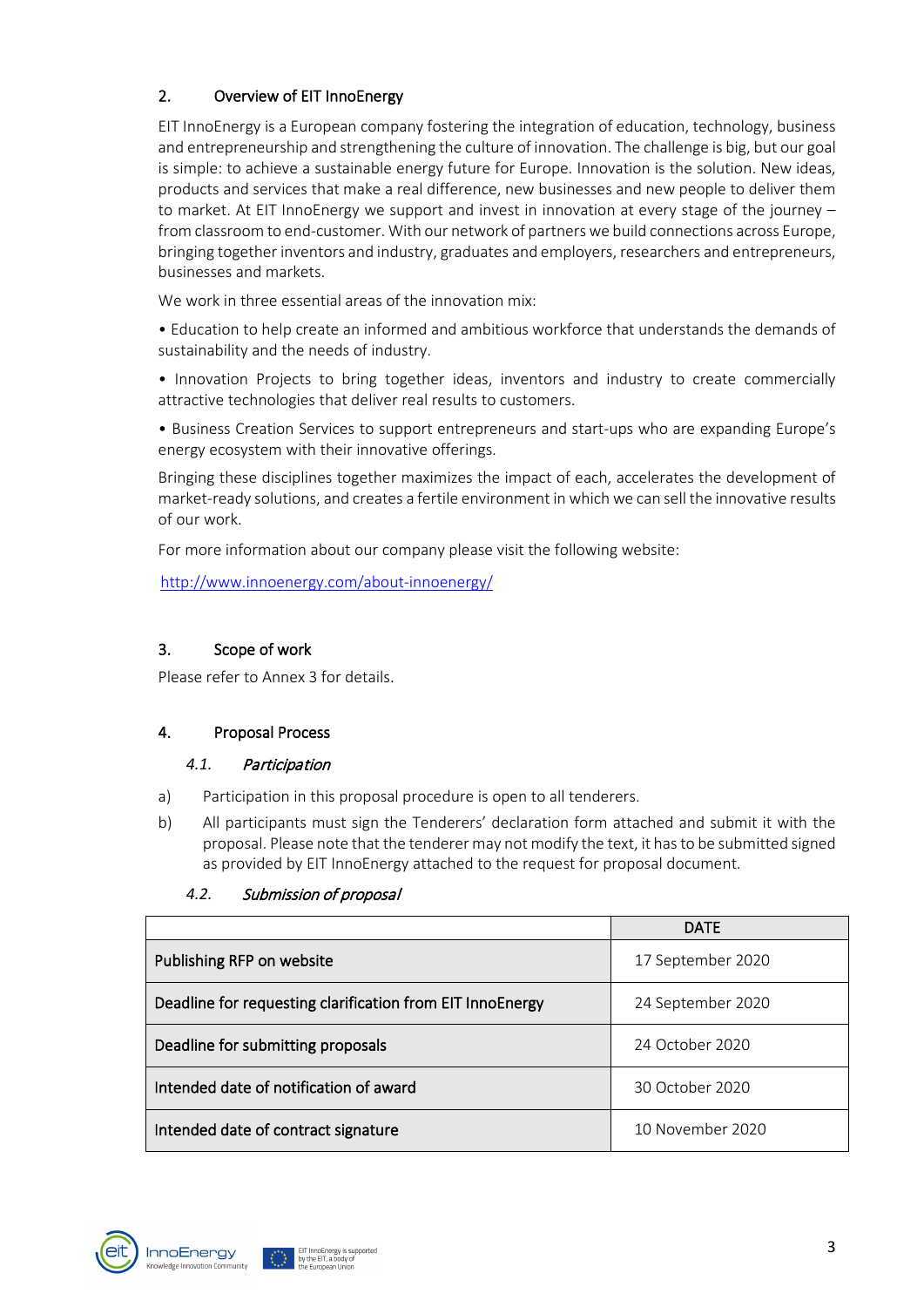Proposals must be emailed in English to the following address to:

Contact name: for the attention of F. Brouwers E-mail: Frank.Brouwers@innoenergy.com

#### The proposal shall contain:

- the technical response to the service requested (point 3).
- the financial offer (the price for the services.) The Financial offer must be presented in Euro. Prices must be indicated as net amount + VAT.
- an indication of supplier's insurance coverage. The proposal must specify whether the supplier has taken out a company liability insurance and/or professional liability insurance including the maximum amount of coverage in 1 Million per event per insurance.

Responses should be concise and clear. The tenderer's proposal will be incorporated into any contract that results from this procedure. Tenderers are, therefore, cautioned not to make claims or statements that they are not prepared to commit to contractually. Subsequent modifications and counter-proposals, if applicable, shall also become an integral part of any resulting contract.

The tenderer represents that the individual submitting the natural or legal entity's proposal is duly authorized to bind its entity to the proposal as submitted. The tenderer also affirms that it has read the instructions to tenderers and has the experience, skills and resources to perform, according to conditions set forth in this proposal and the tenderers' proposal.

Tenderers are requested to submit with their proposal together with the filled-out Tenderers' declaration form (see point 4.1).

#### <span id="page-3-0"></span>*4.3.* Validity of the proposals

Tenderers are bound by their proposals for 90 days after the deadline for submitting proposals or until they have been notified of non-award.

The selected winner must maintain its proposal for a further 60 days to close the contract.

## Proposals not following the instructions of this Request for Proposal can be rejected by EIT InnoEnergy.

#### <span id="page-3-1"></span>*4.4.* Requests for additional information or clarification

The request for proposal should be clear enough to avoid tenderers having to request additional information during the procedure. In case the tenderers are in need of additional information or clarification, please address it to the address below. All information requested or answered may only be done through written communication – email only. Answers will be provided via the IE call for proposal section on the website. All questions should be sent prior to deadline for requesting clarification as specified in 4.2. In case of complex or high value procurements, InnoEnergy could arrange a clarification session which will be communicated to the tenderers.

Contact name: for the attention of MR. F. Brouwers E-mail: Frank.Brouwers@innoenergy.com

<span id="page-3-2"></span>EIT InnoEnergy has no obligation to provide clarification.

## *4.5.* Costs for preparing proposals

No costs incurred by the tenderer in preparing and submitting the proposal are reimbursable. All such costs must be borne by the tenderer.

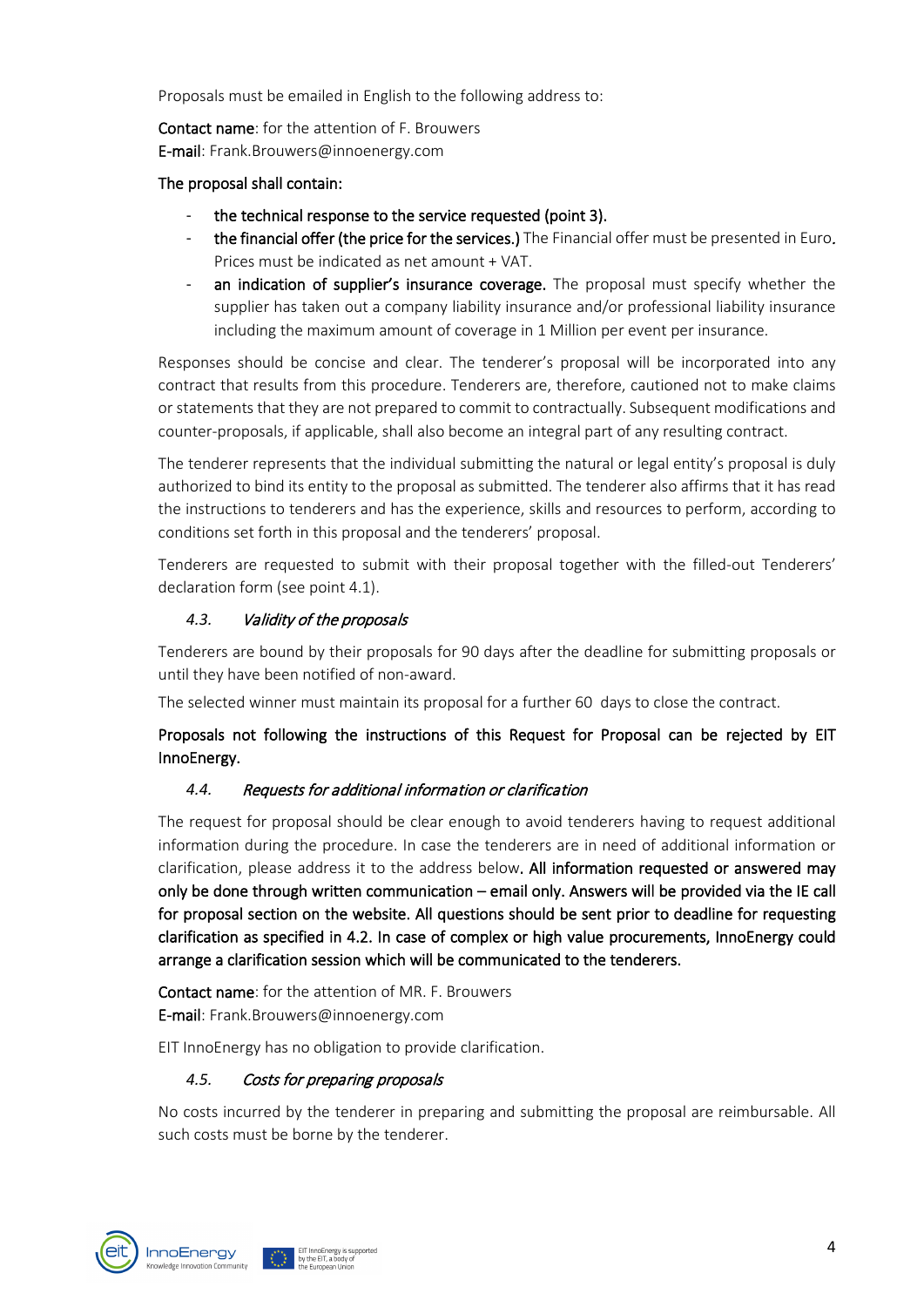# <span id="page-4-0"></span>*4.6.* Ownership of the proposals

EIT InnoEnergy retains ownership of all proposals received under this tendering procedure. Proprietary information identified as such, which is submitted by tenderer in connection with this procurement, will be kept confidential.

The potential or actual supplier should accept that during the implementation of the contract and for four years after the completion of the contract, for the purposes of safeguarding the EU's financial interests, EIT InnoEnergy may transfer the proposal and the contract of the supplier to internal audit services, to the EIT, to the European Court of Auditors, to the Financial Irregularities Panel or to the European Anti-Fraud Office.

# <span id="page-4-1"></span>*4.7.* Clarification related to the submitted proposals

After submission of the proposals, they shall be checked if they satisfy all the formal requirements set out in the proposal dossier. Where information or documentation submitted by the tenderers are or appears to be incomplete or erroneous or where specific documents are missing, EIT InnoEnergy may request the tenderer concerned to submit, supplement, clarify or complete the relevant information or documentation within an appropriate time limit. All information requested or answered may only be done through written communication – email only.

# <span id="page-4-2"></span>*4.8.* Negotiation about the submitted proposal

After checking the administrative compliance of the tenderers, EIT InnoEnergy may negotiate the contract terms with the tenderers. In this negotiation EIT InnoEnergy will ask all tenderers to adjust the proposal or specific sections of the proposal within an appropriate time limit. In case of negotiation, EIT InnoEnergy shall provide further information about the proceedings and timing.

## <span id="page-4-3"></span>*4.9.* Evaluation of proposals

The quality of each proposal will be evaluated in accordance with the below mentioned award criteria. The award criteria will be examined in accordance with the requested service indicated in Section 3 of the document.

## *Evaluation criteria*

- 1. Proven international experience in implementing international stock options plans of your company and members of the proposed project teams (maximum point: 30), including references. Detailed answers and proposals to all points raised in annex 3.
- 2. Methodology approach of project and proposed project implementation (maximum point: 25)
- 3. Liability exposure: tenderer with best insurance coverage and least changes to contract template shall receive the highest score (maximum point: 5)

## Total technical score: 60 points maximum

4. Price or total cost: lowest offered expert unit price shall receive the highest score, other shall be calculated in relation to that in linear equation (maximum point: 40)

## Total financial score: 40 points maximum

## Total maximum score: 100.